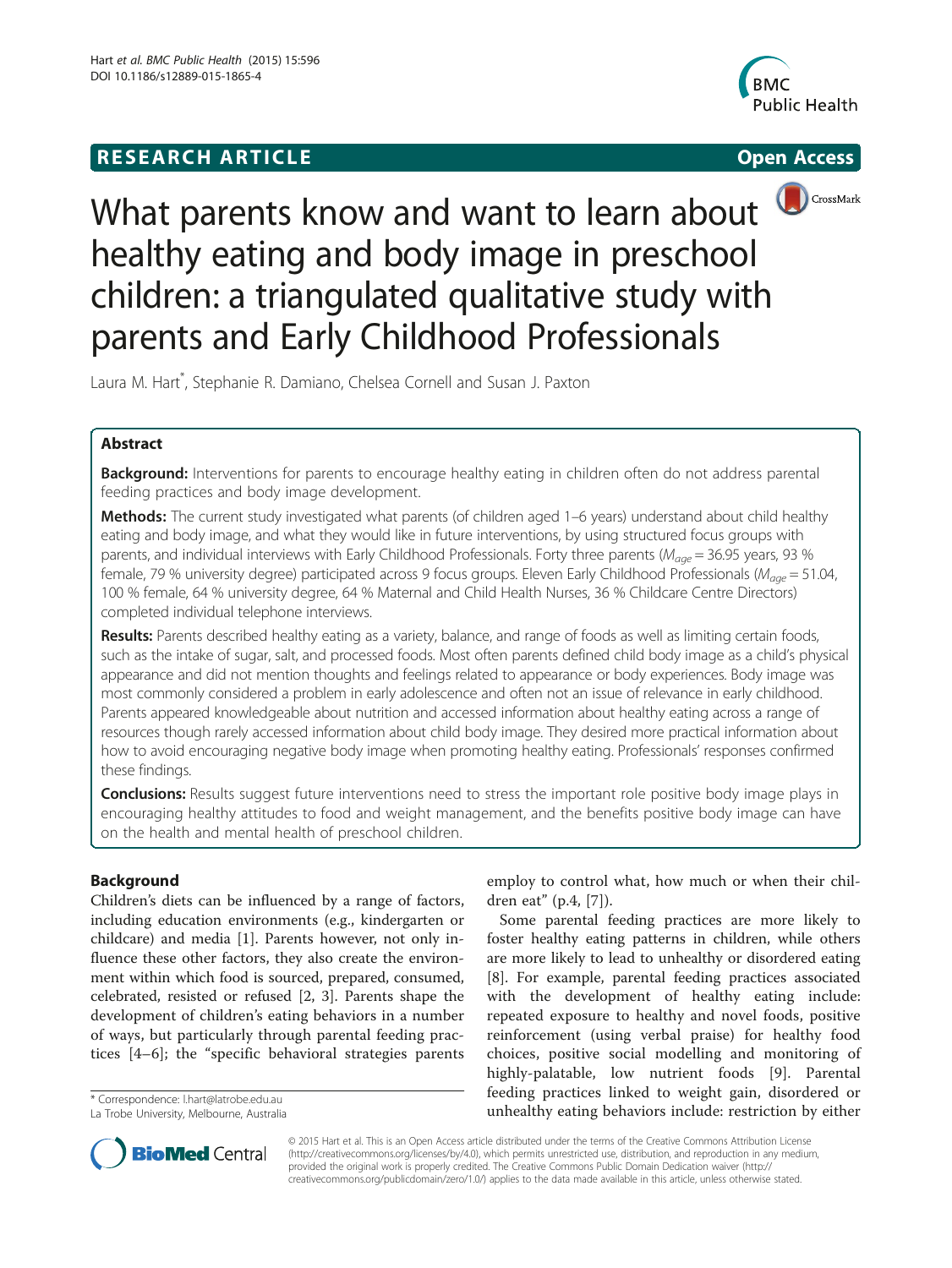reducing child dietary intake or limiting snack food intake [\[10](#page-11-0)], pressure to eat [\[11](#page-11-0)], and non-nutritive instrumental practices, such as using food as a reward or to pacify [\[9](#page-11-0)]. While parents tend to use these latter strategies with positive intentions, to encourage healthy eating or protect against weight gain, they can have unintended consequences on a child's food preferences, behavioral inhibition and self-regulation. Such feeding practices are therefore useful targets for preventive interventions aimed at improving parents' ability to foster healthy eating and healthy weight maintenance in their children [[12\]](#page-11-0).

Research examining knowledge and use of national dietary guidelines suggests that parents understand quite well what they should be feeding their children, but there is a significant gap in understanding how to encourage their children to eat healthily [[13](#page-11-0)–[16](#page-11-0)]. A review of prevention interventions for weight-related problems in children concluded that effective interventions should be approached from a health-centred rather than a weight-centred perspective, with the parents as central agents of change [\[17\]](#page-11-0). However, most current interventions adopt a weight-centred approach by having a narrow focus on reducing child BMI (i.e., weight) as the primary outcome [[16](#page-11-0), [18](#page-11-0)], without assessing for any iatrogenic effects on child body image [[10](#page-11-0)].

Although unhealthy eating patterns and overweight in children are serious public health concerns, the development of body dissatisfaction should be of equal concern. Body dissatisfaction predicts the development of disordered eating (i.e., fad dieting behaviours, binge eating, and using food for emotional regulation), higher Body Mass Index (BMI), less physical activity, poorer dietary quality, low self-esteem, depressive symptoms and clinical eating disorders [\[19](#page-11-0)–[21](#page-11-0)]. Body dissatisfaction has also been found to mediate the relationships between BMI and depression [\[22, 23\]](#page-11-0), and between overweight/obesity in teenagers and their chronic disease related health practices, such as smoking [\[24](#page-11-0)]. Given its negative effects on psychological resilience and health behaviours, body dissatisfaction has been called a public health imperative in its own right [\[25, 26\]](#page-11-0).

Research on the development of body dissatisfaction in children has also focussed on the role of parental feeding practices and parental eating behaviors [[27, 28](#page-11-0)]. For example, girls whose parents restrict snack foods are more likely to feel bad about themselves after consuming the restricted foods [[29\]](#page-11-0) and to have lower perceived physical ability [[30\]](#page-11-0). Maternal dieting has also been shown to be associated with lower body satisfaction in daughters [[31\]](#page-11-0). Furthermore, desire for thinness and awareness of dieting has been found to emerge in girls as young as 5–6 years [\[32, 33](#page-11-0)], suggesting early childhood is a critical period for intervention.

A recent systematic review of interventions for parents aiming to prevent body dissatisfaction or eating disorders, found that no interventions or evaluations existed for parents of children aged under six years [[18\]](#page-11-0). The review reported that instead, researchers tend to focus on school-based interventions, often with little attention paid to the role of parents. Furthermore, studies were plagued by low sample sizes and difficulty engaging parents in prevention interventions, prompting calls for research to provide a greater understanding of what parents need and are motivated by.

For researchers to effectively engage parents in prevention programs that develop healthy eating and positive body image in children, we first need to understand what parents already know and want to gain from their participation. As a formative step, prior to developing an intervention to educate parents about feeding practices that promote healthy eating and positive body image in preschoolers, this research aimed to investigate what parents understand about healthy eating and body image. A focus group design was used to facilitate conversations among groups of parents. In addition, individual interviews were conducted with Early Childhood Professionals regarding their perceptions of parents' needs. Although previous qualitative research has investigated parents' knowledge and opinions on healthy eating and nutrition in children (e.g., [[34, 35](#page-11-0)]), we believe this study is the first to investigate how parents perceive the issue of child body image and what they would like to see incorporated into future interventions that aim to improve body satisfaction and healthy eating patterns in children, and to triangulate this with the views of Early Childhood Professionals.

## Methods

## Participants

## Parents

Parents of children attending kindergartens and childcare centres in the inner northern regions of Melbourne, Australia, were invited to participate through advertisements describing a study about promoting healthy body image and eating behaviors in young children. Directors of 34 kindergartens or childcare centres were invited by phone to advertise the study or provide an area for conducting a parent focus group. Of those contacted, nine agreed to advertise the study only (26 %) and an additional 14 agreed to advertise and host a focus group (41 %). Parent participants were required to be over the age of 18, have a child between the ages of one and six years, and to have a good comprehension of English.

Nine focus groups of between three and seven participants were conducted with a total of 43 parents. Parents were aged between  $27-46$  years ( $M = 36.95$ ) and 93 % were female. The majority were married (79 %), had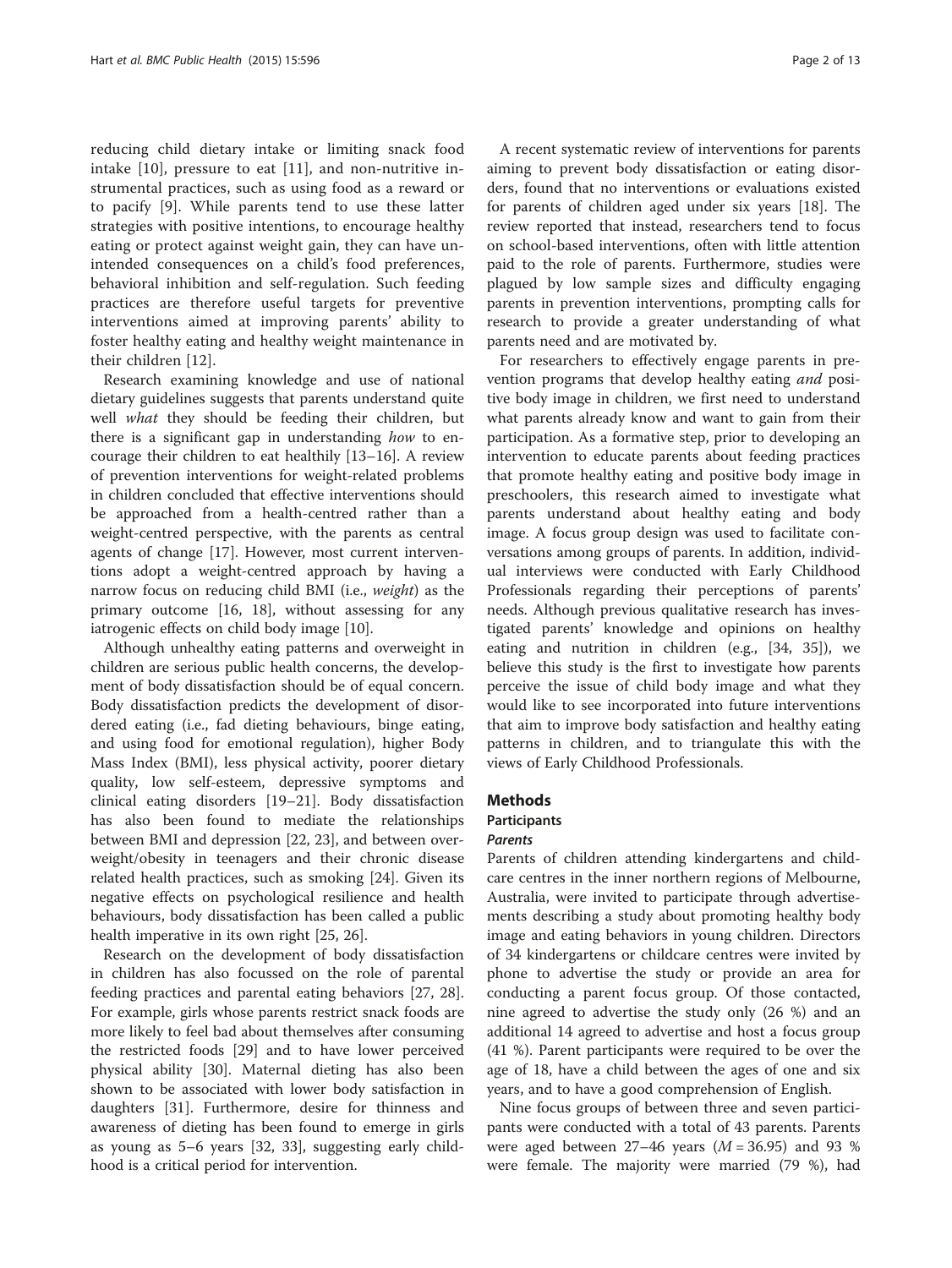completed an undergraduate or postgraduate University degree (79 %), and worked part-time (51 %). The majority of parents were born in Australia (70 %), with the remainder reporting emigrating from Bangladesh, England, India, Indonesia, Iran, New Zealand, South Africa, Thailand, Ukraine and Vietnam. Ninety-five percent of parents had either one or two children aged between one and six years, with the remaining 5 % having three children. A small percentage of parents also had children over the age of six (16 %) and under the age of one (12 %).

## Professionals

Two types of Early Childhood Professionals were invited to complete individual telephone interviews; Directors of childcare centres or kindergartens and Maternal and Child Health (MCH) nurses. Directors were included because of their role in providing resources to parents and their children, and in setting curriculum and nutrition policies in their centres. MCH nurses are publically funded specialized nursing staff who are paired with families after the birth of a child. The nurses complete scheduled child health check-ups in a community setting, and provide standardized government information on health and development [[36\]](#page-11-0). Over 90 % of mothers attend at least one MCH nurse check-up with their child, making these services a rich source of information about parental behaviors and anxieties relating to healthy eating and body image [[37](#page-11-0)]. MCH nurses were recruited through five local government councils of inner northern Melbourne.

Of the eleven Early Childhood Professionals interviewed, seven were MCH nurses and four were childcare centre Directors. They ranged in age from 28–59 years  $(M = 51.04)$ , and all were female, born in Australia and had English as a first language. Six Professionals had postgraduate university training; one had undergraduate training, three had a diploma, and another had a high school certificate. Five Professionals had been working in the Early Childhood sector for over 10 years, one for 7–8 years, one for 5–6 years, three for 3–4 years and one for 1–2 years. Each of the MCH nurses worked part-time, whereas each of the Directors were employed full-time. All MCH nurses and three of the Directors were parents themselves, with between one and four children each. The children's ages ranged between 1 and 37 years ( $M = 17.65$  years).

## Data collection

Structured focus groups were conducted with sets of parents and repeated until saturation was reached and data collection no longer yielded novel results. For all groups a schedule of 11 questions was used (see Additional file [1\)](#page-10-0). This centred around two

themes; what parents currently know and use, and what parents would like in a new resource. The first three questions were designed to elicit information about what parents understood by the terms healthy eating and body image, and when they thought children developed a sense of their body image. The following three questions asked parents what resources they currently use to learn about healthy eating and about body image, what they like and do not like about these resources, and what they believe are the current gaps in information for parents. The remaining four questions asked parents about what would help increase their confidence in promoting healthy eating and body image in their children, what they would like to see in new information resources and what format they would most use and benefit from.

To triangulate parent data, structured individual phone interviews were conducted with Early Childhood Professionals, as logistical constraints made gathering Professionals to conduct focus group sessions, unfeasible. Again, an interview schedule was used (see Additional file [1\)](#page-10-0), that was designed to elicit information about the two themes of what parents know and use, and what they need in a new resource, covering both topics of healthy eating and body image.

## Procedure

Approval to conduct this research was obtained from the La Trobe University and the Victorian State Government Department of Education and Early Childhood Development, Human Research Ethics Committees. All participants were remunerated with a \$20 shopping voucher. Focus groups and interviews were conducted by research staff with postgraduate training in psychology (LMH, SRD, CC), in accordance with the schedules described above.

## Focus groups

Prior to the focus group commencing, participants were briefed on research aims and rationale, provided with written information in plain English, and given time to ask the researchers questions, before completing written informed consent forms. After consent was given, participants were asked to complete a short questionnaire about demographic characteristics, then the scheduled focus group questions commenced. One research staff member asked the group a question, then facilitated group discussion until responses had been exhausted, before moving on to the next question. All sessions were audio recorded and were completed in approximately an hour.

An essential component of assessing focus group data is examining the extent to which responses have arisen through conformance or censoring [\[38](#page-11-0)]. As such, our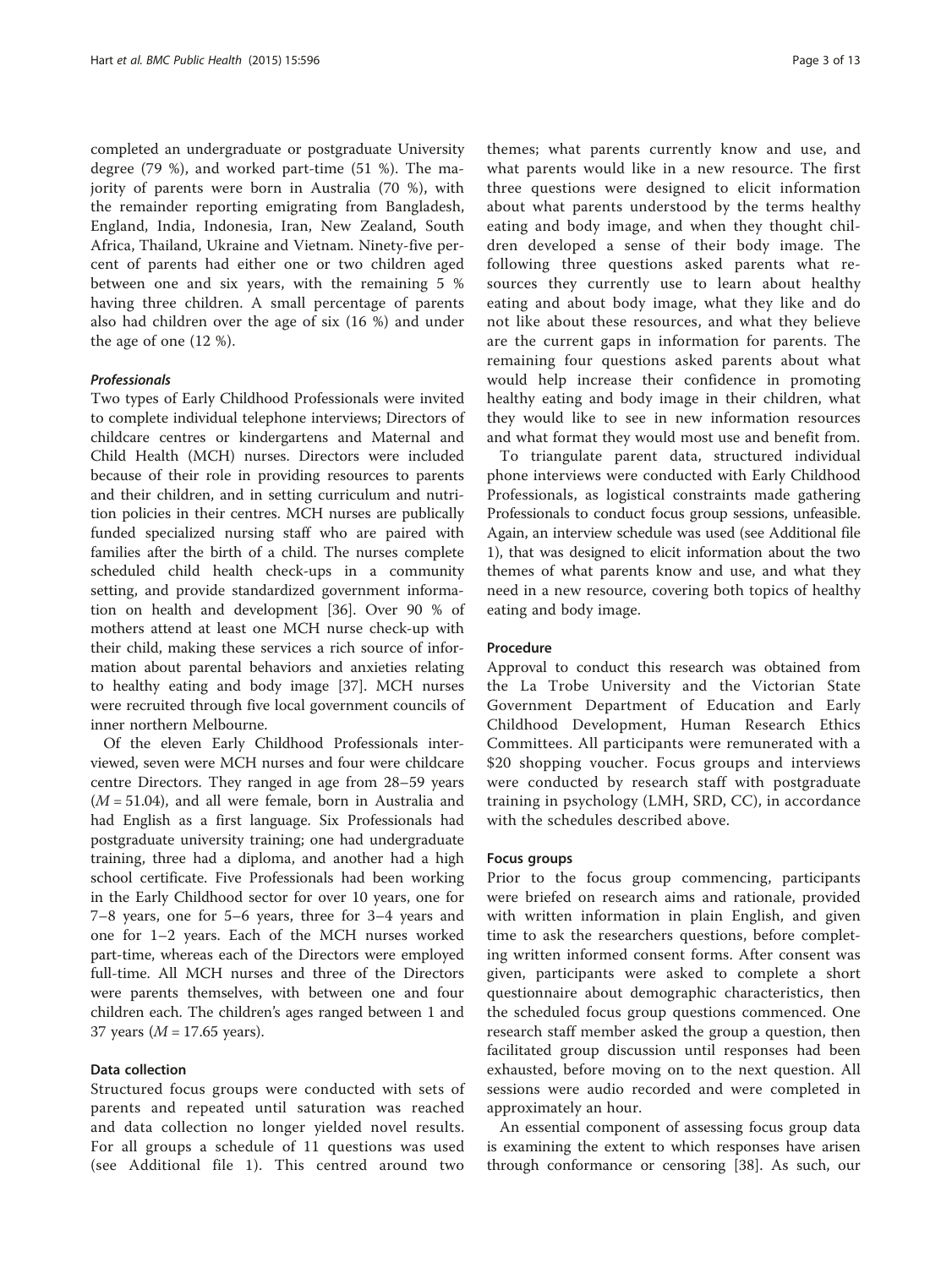procedure involved two research staff, one facilitating group discussion, and another typing responses in a structured template on a laptop. After the 11 questions, the two research staff created a summary of the discussion by listing each novel response to each question using the structured response template, while participants had a break. This summary was then written on poster paper and presented to the group prior to session conclusion. Participants were encouraged to highlight any gaps or errors in the data recorded. This process usually prompted further discussion about how the group wanted its responses recorded by the research team. This process allowed participants to shape the interpretation of their own data and ensured that individual views were noted or consensus was achieved.

A thematic analysis of the resulting summaries was independently conducted by two members of the research team, in a two-step process. First, each of the nine focus group summaries were scanned for frequently occurring words or phrases and response frequencies were calculated using a codebook that was developed for extracting frequency data (available upon request). Second, a content analysis involving inductive category development [\[39](#page-11-0)] was used to create themes that grouped words or phrases about a similar topic (i.e., the theme A variety, balance and range of foods was designed to capture the similar parent responses - "vegetables", "fruit", "sweets/sometimes foods", "variety" and "balance of food/nutrients" – to the question What does 'healthy eating' in children mean to you?). When developing themes, more weight was given to higher frequency responses. The outcome was a series of themes capturing parent responses to each question. These methods have been used in previous focus group research [[40\]](#page-11-0).

#### Individual interviews

One researcher conducted individual interviews with Early Childhood Professionals over the phone. Prior to their interview, participants were emailed a weblink to an online version of the project information statement, written informed consent form, and demographic questions. Interview responses were recorded in an electronic response template designed to capture ideas generated under each question. Interviews were completed in approximately 30 min. The same process for assessing response frequency and inductive category development was used.

## Results

## Healthy eating in children

When asked What does 'healthy eating' in children mean to you?, parents described healthy eating as a variety, balance, and range of foods (see Table 1). The

Table 1 Parent responses to the question "What does 'healthy eating' in children mean to you?"

| Ideas mentioned by<br>parents                     | Number of groups<br>mentioning this<br>response | Theme developed                                        |  |  |
|---------------------------------------------------|-------------------------------------------------|--------------------------------------------------------|--|--|
| Vegetables                                        | 9                                               |                                                        |  |  |
| Fruit                                             | 9                                               |                                                        |  |  |
| Sweets/<br>sometimes foods                        | 9                                               |                                                        |  |  |
| Variety                                           | 9                                               |                                                        |  |  |
| Balance of<br>food/nutrients                      | 7                                               | A variety, balance and                                 |  |  |
| Following food<br>pyramid                         | 4                                               | range of foods                                         |  |  |
| Dairy                                             | 3                                               |                                                        |  |  |
| Meat                                              | 3                                               |                                                        |  |  |
| Carb/wholegrains                                  | 2                                               |                                                        |  |  |
| Fresh juice                                       | 1                                               |                                                        |  |  |
| Reduced sugar                                     | 4                                               | Limiting certain foods                                 |  |  |
| Homemade                                          | 3                                               |                                                        |  |  |
| Reduced salt                                      | 3                                               |                                                        |  |  |
| No junk/fast food/<br>soft drinks                 | 3                                               |                                                        |  |  |
| Limited processing                                | 2                                               |                                                        |  |  |
| No preservatives                                  | 1                                               |                                                        |  |  |
| Fussy eating/food<br>refusal                      | $\overline{7}$                                  | Problems parents face in<br>encouraging healthy eating |  |  |
| Time poor re: meal<br>plans & food<br>preparation | 5                                               | in children                                            |  |  |
| Extended family                                   | 5                                               |                                                        |  |  |
| Perception that<br>healthy food is<br>expensive   | 1                                               |                                                        |  |  |
| Lack of social<br>support/advice                  | 1                                               |                                                        |  |  |
| Good attitude with<br>eating                      | $\overline{2}$                                  | Importance of healthy<br>eating habits                 |  |  |
| Regular meals/<br>intervals                       | 1                                               |                                                        |  |  |
| Good eating habits                                | 1                                               |                                                        |  |  |

importance of limiting certain foods, such as the intake of sugar, salt, and processed foods was also frequently mentioned.

Although parents were not questioned about specific feeding practices, as this has been the focus of previous research [\[41\]](#page-11-0), and the aim of the current study was to gather information about parents' knowledge of healthy eating, body image and how they use educational resources. Some parents did however, spontaneously report using negative feeding practices, such as restriction and overt control. This was particularly evident when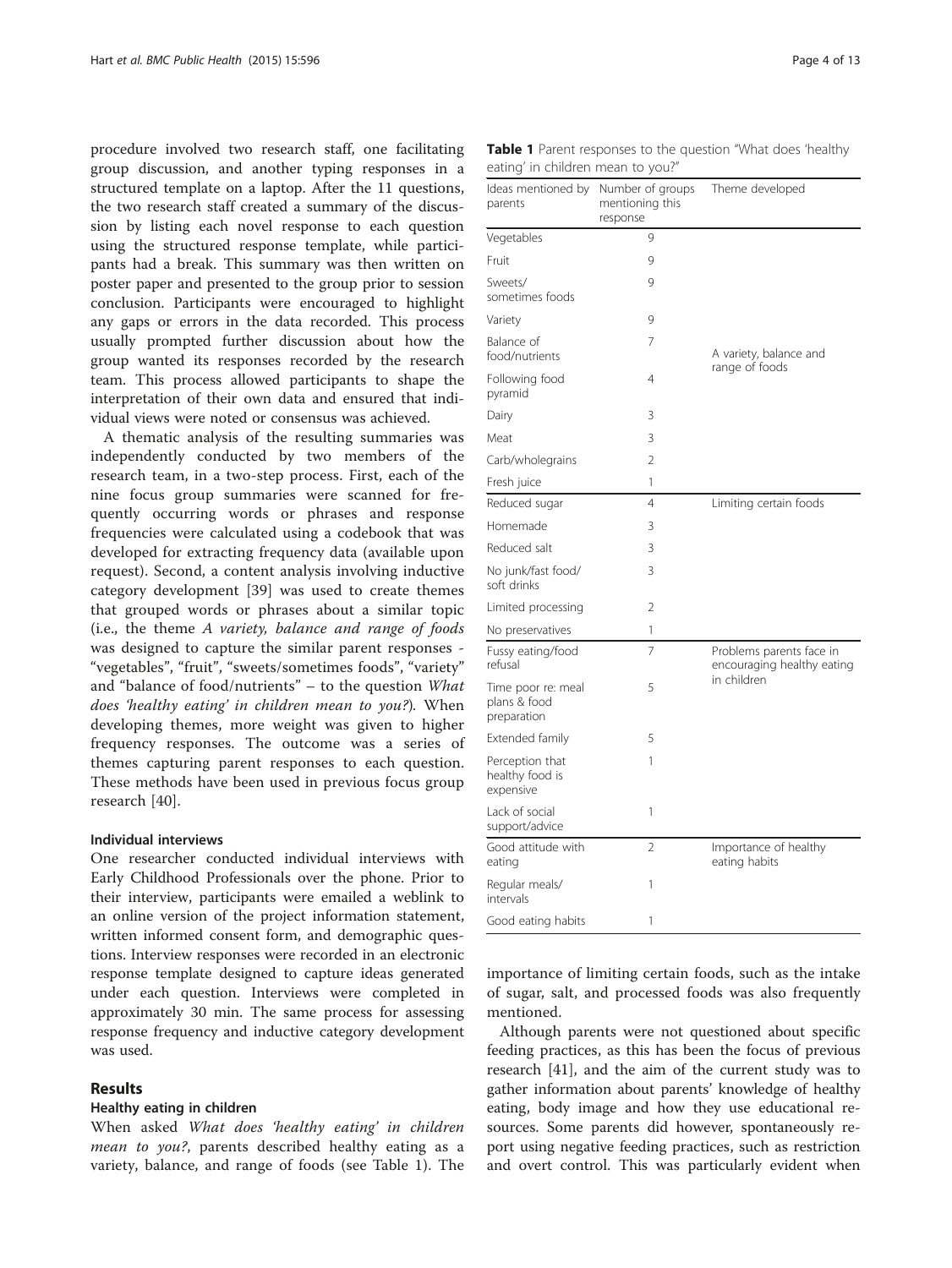parents discussed the problems they faced in encouraging healthy eating, which included: managing fussy eating, finding the time to prepare healthy meals, and coping with the influence of the child's extended family and cultural background. For example, some parents whose own parents were immigrants to Australia, reported being frustrated with the 'old culture', which defined healthy eating in a different way to mainstream Australian culture. One parent said "Western style is letting baby choose their food. In my culture we would put fruit/food in front of them and chase them around the house to get the food in... [but I] want to follow a different attitude and let the baby decide."

Of those parents who used strategies to encourage healthy eating, the following were mentioned: encouraging a good attitude to healthy eating (e.g., not labeling food as good or bad, not using food as a reward, being a good role model by engaging in healthy eating in front of the child), the importance of regular family meal times (e.g., eating at the table and limiting television viewing), and encouraging good eating habits (e.g., making food appealing, involving the child in food preparation, dealing with resistance by persisting with presentation of novel foods, or not making a fuss if the child refuses a food). Although developing patterns or attitudes to food that would enable children to make their own healthy choices were mentioned by a small number of parents in some groups, parent discussions focused more heavily on encouraging a healthy diet (i.e., good nutrition) in their children.

When asked what resources parents were accessing for information about healthy eating, some parents reported not having accessed any. Parents who did not access resources reported not doing so because they felt their knowledge or informal support networks were already sufficient. For those who did, the following resources were reported: printed resources, such as books, recipes, research articles, health magazines, and booklets; internet based resources, such as websites and online parenting forums or blogs; professional support, such as their MCH nurse, dietitians, and childcare staff; an informal support network, for example, mother's groups, family, friends, and other parents; and personal knowledge, including their own common sense, personal experiences, or cultural traditions.

Early Childhood Professionals viewed healthy eating very similarly to parents. They defined it as including a variety and balance of foods, as well as limiting certain foods. However, Early Childhood Professionals discussed healthy eating behaviors and habits much more often than parents; nearly half highlighted the importance of developing healthy eating behaviors in children, including empowering the child to choose which, and how much, nutritious foods to eat. For example, one

professional said healthy eating is also when the "Child feeds themselves and gets to choose (reasonably) the quantity and which particular foods they want to eat…[when children are] self-empowered eaters". Professionals also reported that common parent concerns were fussy eating, children's portion sizes and not eating enough variety. MCH nurses specifically noted parental concerns around under-feeding or over-feeding their child. Directors also talked about parents being concerned that their child does not eat the same variety of food at home as at the childcare center. Many Early Childhood Professionals noted that parents typically become concerned about their child's eating behaviors from birth, while others reported concerns arising when the child is six months old, when solids are often introduced. In line with parents' reports, Early Childhood Professionals most frequently reported suggesting printed resources to parents, such as books, recipes, and government guidelines and initiatives, though some made reference to internet based resources as well.

## Body image in children

Not all parents could provide a definition for child body image, but when they did, parents most frequently suggested a child's body image equated to their body size, appearance, or physical capabilities (see Table [2](#page-5-0)). For example, one parent said a good body image was "As long as they are within the normal range…not looking too rotund and… the ribs aren't showing so much…". Parents also often defined body image as what their child's body can do (e.g., having strength) and the way their child looks, with only a few parents using the academic definition of body image as a child's thoughts and feelings about their body and appearance. Occasionally parents reported that if a child eats healthy food, they will have a healthy body size, so the child's body image would not be a problem. In general, parents discussed body image as negative or problematic (i.e., thought of body image as equivalent to body dissatisfaction), and largely relevant to children who were overweight or outside of the 'norm' (i.e., shorter, fatter, different to others). Most parents suggested that problems with body image affected girls more often than boys. Some parents endorsed the thin ideal by suggesting that if children were thinner they were more likely to be successful, so feeling bad about being bigger was not a negative thing.

Given the uncertainty among participants about the meaning of body image, before asking parents any further questions the facilitator clarified that the researchers understood children's body image as how the children thought and felt about their bodies, not just about how they looked. In addition, the facilitator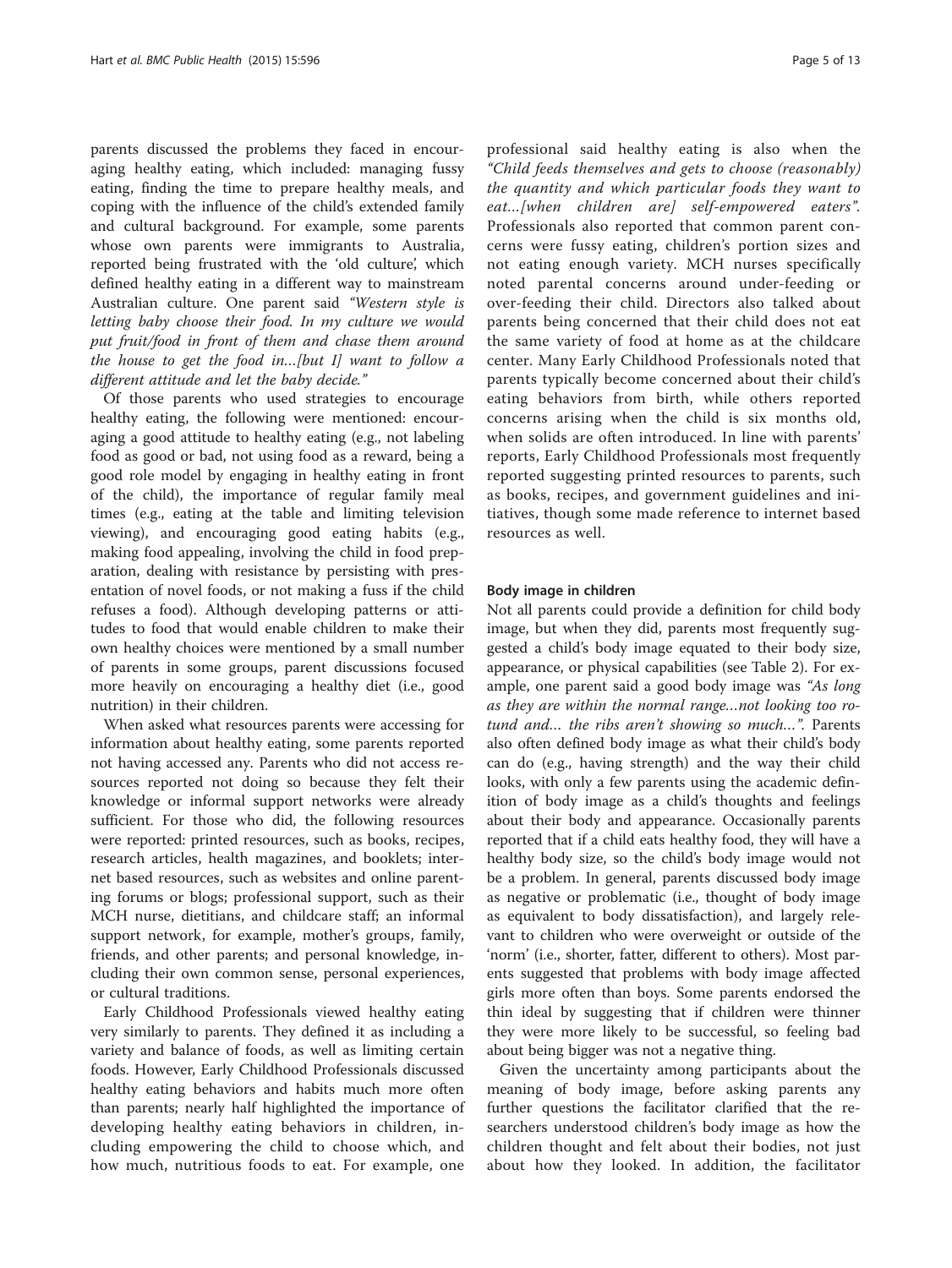<span id="page-5-0"></span>

| <b>Table 2</b> Summary of parent responses to the question "What |  |
|------------------------------------------------------------------|--|
| does 'body image' mean to you"?                                  |  |

| abes boay image mean to you                                    |                                   |                                                                             |  |
|----------------------------------------------------------------|-----------------------------------|-----------------------------------------------------------------------------|--|
| Ideas mentioned by<br>parents                                  | Number of<br>groups<br>mentioning | Theme developed                                                             |  |
| Equates to body size/<br>weight/appearance                     | 7                                 |                                                                             |  |
| More about what body<br>can do (e.g., strong/<br>energetic)    | 6                                 |                                                                             |  |
| If child is healthy, body<br>image shouldn't be a<br>problem   | 2                                 | Body image is about a<br>child's body size,<br>appearance, or physical      |  |
| Relates BI/size to food                                        | 2                                 | capabilities                                                                |  |
| Not about looking a<br>certain way                             | 1                                 |                                                                             |  |
| Healthy eating & phys act<br>= looking healthy = body<br>image | 1                                 |                                                                             |  |
| How child feels about<br>self/body                             | $\overline{7}$                    | Body image is a child's<br>perception and emotions<br>related to their body |  |
| Problematic e.g., 'demons'                                     | 3                                 | Body Image is a problem for                                                 |  |
| Positive & negative                                            | 1                                 | children                                                                    |  |
| Good body image is not<br>expressing concern about<br>the body | 1                                 |                                                                             |  |
| Girls more than boys                                           | 9                                 | Negative body image mostly                                                  |  |
| Can affect anyone                                              | 1                                 | affects girls                                                               |  |
| Being thin increases your<br>chance of success                 | $\overline{2}$                    | Endorsing the thin-ideal                                                    |  |

explained that these thoughts and feelings could be positive or negative.

When asked about when children develop a sense of their own body image, parents most often reported that this occurred around three to four years of age. It was often noted that a child's body image developed at a younger age in girls than in boys. Parents also frequently reported that children develop body dissatisfaction, or experience difficulty with body image, later on in childhood or adolescence, especially around puberty.

Although not specifically questioned on how parents become aware that their child was developing a body image, parents spontaneously reported the following behaviors as cues: through preferences in clothing and dressing themselves, wanting to look like another or to look a certain way, making comments about their own body (e.g., 'I'm fat') or making comments or teasing others (e.g., 'you shouldn't wear that because you're fat'), copying what they see or hear from others (e.g., developing an interest in fashion or what their friends are wearing) and being conscious of their appearance, but not necessarily in a negative way.

Parents also often spontaneously discussed what influenced children's body image development. Most parents mentioned socio-cultural factors, for example exposure to unrealistic images in the media, in children's story books, and toys such as Barbie (see Table 3). Peers were also mentioned, especially in relation to children making body comparisons with peers. Less frequently observed comments about influences on body image included: parent's own body image (e.g., weighing themselves and commenting on their own appearance), indirect comments about appearance (e.g., general appearance comments made about, or to, other people in front of their child, and the comments others make about their own appearance in front of the child), direct comments about

|            |  |  |  | Table 3 Summary of parent ideas about influences on child |  |
|------------|--|--|--|-----------------------------------------------------------|--|
| body image |  |  |  |                                                           |  |

| Ideas mentioned by parents                                        | Number of<br>groups<br>mentioning | Theme<br>developed   |
|-------------------------------------------------------------------|-----------------------------------|----------------------|
| Child's body size (e.g., height or<br>weight)                     | 3                                 | Child's body<br>size |
| Parent's body image (e.g., own body<br>image impacting child)     | 5                                 | Parent body<br>image |
| Parent weight/appearance behaviors<br>(e.g., weighing self)       | 1                                 |                      |
| Parent comments on own<br>appearance                              | $\overline{2}$                    |                      |
| Language (e.g., Fat)                                              | 1                                 | Indirect             |
| Parent comments in general (e.g., Use<br>of word fat)             | $\overline{2}$                    | comments             |
| Parent comments about others<br>around child                      | 2                                 |                      |
| Parent comments to others around<br>child                         | 1                                 |                      |
| Others comments/behaviors about<br>child appearance               | 2                                 |                      |
| Parent comments to the child about<br>their appearance (direct)   | 1                                 | Direct<br>comments   |
| Others commenting on child                                        | 6                                 |                      |
| Sibling (e.g., imitating older)                                   | 3                                 | Sibling              |
| Socio-cultural influences in general                              | $\overline{4}$                    | Socio-               |
| Media                                                             | 7                                 | cultural<br>factors  |
| Children's stories/books                                          | 6                                 |                      |
| Barbie                                                            | $\overline{2}$                    |                      |
| Activity (e.g., dancing)                                          | 1                                 |                      |
| Role modelling (e.g., child influenced<br>by someone they admire) | 1                                 |                      |
| Peers who are aware of their body<br>image                        | 6                                 | Peers                |
| Start socialising with other children                             | 1                                 |                      |
| Starting kinder                                                   | 3                                 |                      |
| Starting school                                                   | $\mathfrak{D}$                    |                      |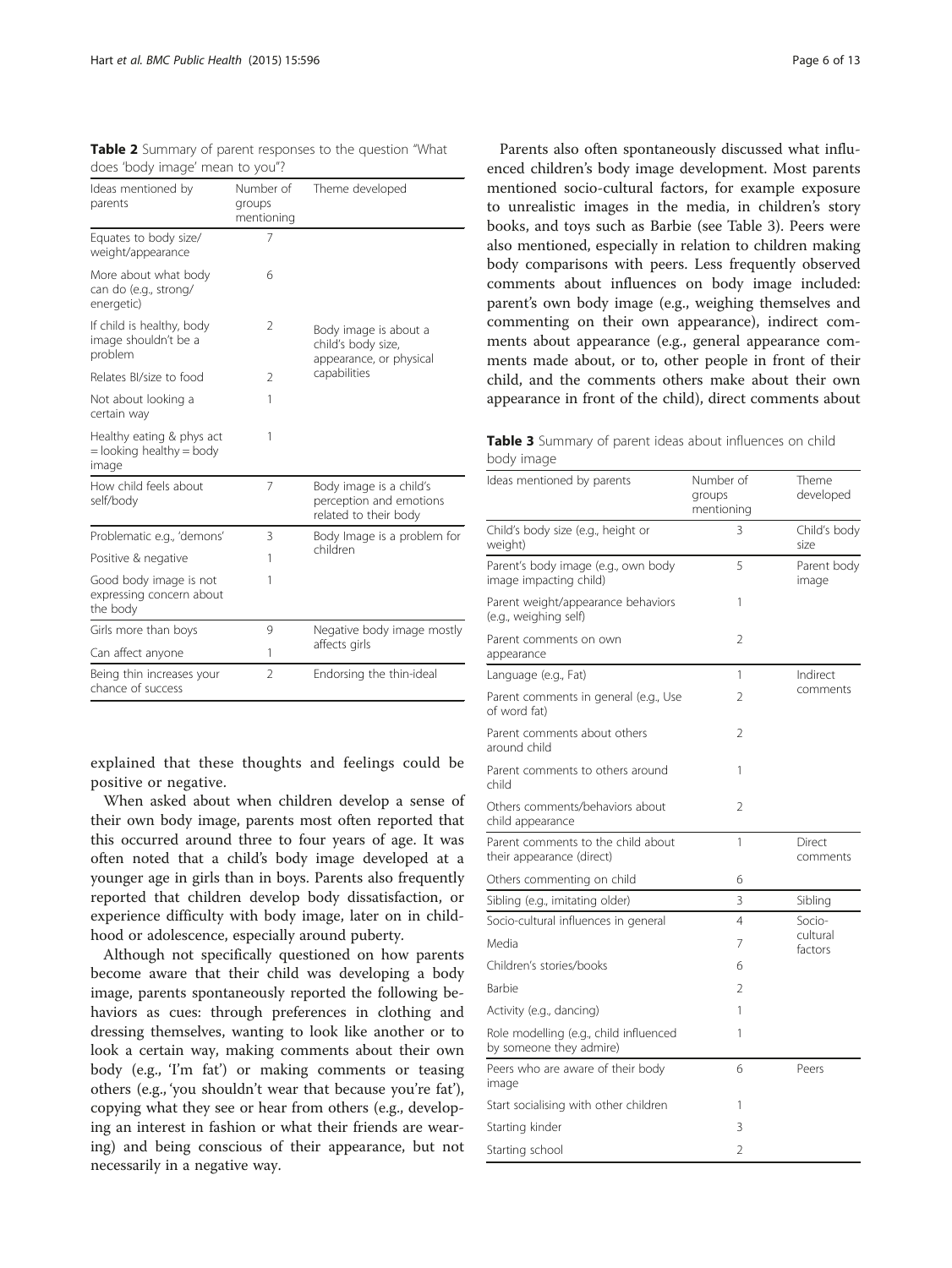their child's appearance (e.g., the parent's and other's comments about how the child looks), siblings (e.g., one parent said "I catch my 8 year old standing at the mirror checking herself out. Then I catch the 5 year old do[ing] exactly the same"), and the child's body size (e.g., being taller or heavier than the 'norm').

When asked about what resources parents used to learn about child body image, most participants reported not having looked for any information. For those parents who had looked, they reported a general lack of resources aimed at this age group or did not know where to look. Other parents reported using their personal knowledge or experience related to body image. Although many parents reported not knowing how to promote a positive body image in their children, some strategies they mentioned using included: placing an emphasis on health rather than appearance (e.g., discussing the body's energy, strength, what it can do, and avoiding associating food with body size), talking about food in the context of health rather than weight (e.g., one parent said "..... if they're having bacon and eggs and they cut away the fat or they see their father cutting away the fat, I tell them it has do with how your arteries behave when you put too much fat in. It's nothing to do with having a large exterior..."), promoting body acceptance (e.g., encouraging their child to value different body shapes and sizes, and encouraging their child to be critical of what they see in the media), and avoiding 'fat talk' (e.g., not using the word 'fat' and being conscious of appearance related comments about their child and others).

Most Early Childhood Professionals identified body image as the child's thoughts and feelings of their own body. A small number of Early Childhood Professionals, however, did define body image as how a person looks or their body size. All but one Early Childhood Professional reported that children develop a sense of their body image at a young age, from birth to five years old, with three to four years old being reported most frequently.

Early Childhood Professionals also often discussed the influences on child body image. They noted: family (e.g., parents and siblings who make comments about, or model the importance of, appearance); peers (e.g., through teasing or appearance-based comments if a child is different to the 'normal' body size); and other socio-cultural factors (e.g., through the media, clothing, and culture).

Many Early Childhood Professionals reported that body image was not yet an issue for parents, but that children's body weight was cited as a common concern (e.g., one Maternal and Child Health nurse reported that "Around 12mths of age, parents often say 'I don't want to give my child too much because don't want him to get fat'"). It should be noted that the final check-up

performed by MCH nurses is when a child turns three and a half, and children in Victoria start primary school, and therefore exit childcare, at age 5. So Professionals were reporting on their experience of parents who had children at or under the age of 5 years. Professionals noted that when parents were concerned about body image, it was because they were worried about their child being overweight and getting teased, or their child looking underweight, even when they were in the healthy weight range. Professionals also reported that parents' own experiences with their weight influenced their concerns about their child's weight, along with pressure from other family members for their child to be big. The majority of Professionals had not provided any body image resources to parents, yet they noted that this was because of the young age of the children they saw and the lack of parents requesting such a resource.

#### What parents want from a healthy eating resource

When parents were asked what they would like to see in a new resource they reported wanting a resource to include (see Table [4](#page-7-0)): healthy eating strategies (e.g., dealing with fussy eating with minimal stress, how to get children to eat a wide variety of food), information about how to encourage good nutrition (e.g., making good nutrition a priority in the child's life, understanding portion sizes for children, positive and negatives of limiting food choices), and recipe and meal ideas.

The majority of Early Childhood Professionals suggested a stronger focus on educating parents about strategies for encouraging healthy eating in children (e.g., importance of healthy eating at a young age, modelling healthy eating, how to address fussy eating, and not using food as a reward, and the long term consequences of unhealthy eating in children). They also felt that it was important for parents to help children develop their own healthy eating habits by allowing children to have autonomy over their eating (i.e., parents provide healthy food choices and the child is then allowed to choose what they want to eat and how much). For example, when asked what kind of information a new education package should include, one professional said it is "Important to communicate that the child [should be] allowed to feed themselves as soon as possible. Allowing the child to choose the volume of food they need and the variety of foods they want ([though] it will change day to day and that's ok), is part of the child being resilient." In line with the request from parents about recipes, some Professionals suggested having healthy food ideas for children (e.g., school lunchbox ideas), along with providing information about quantities and portion sizes for children.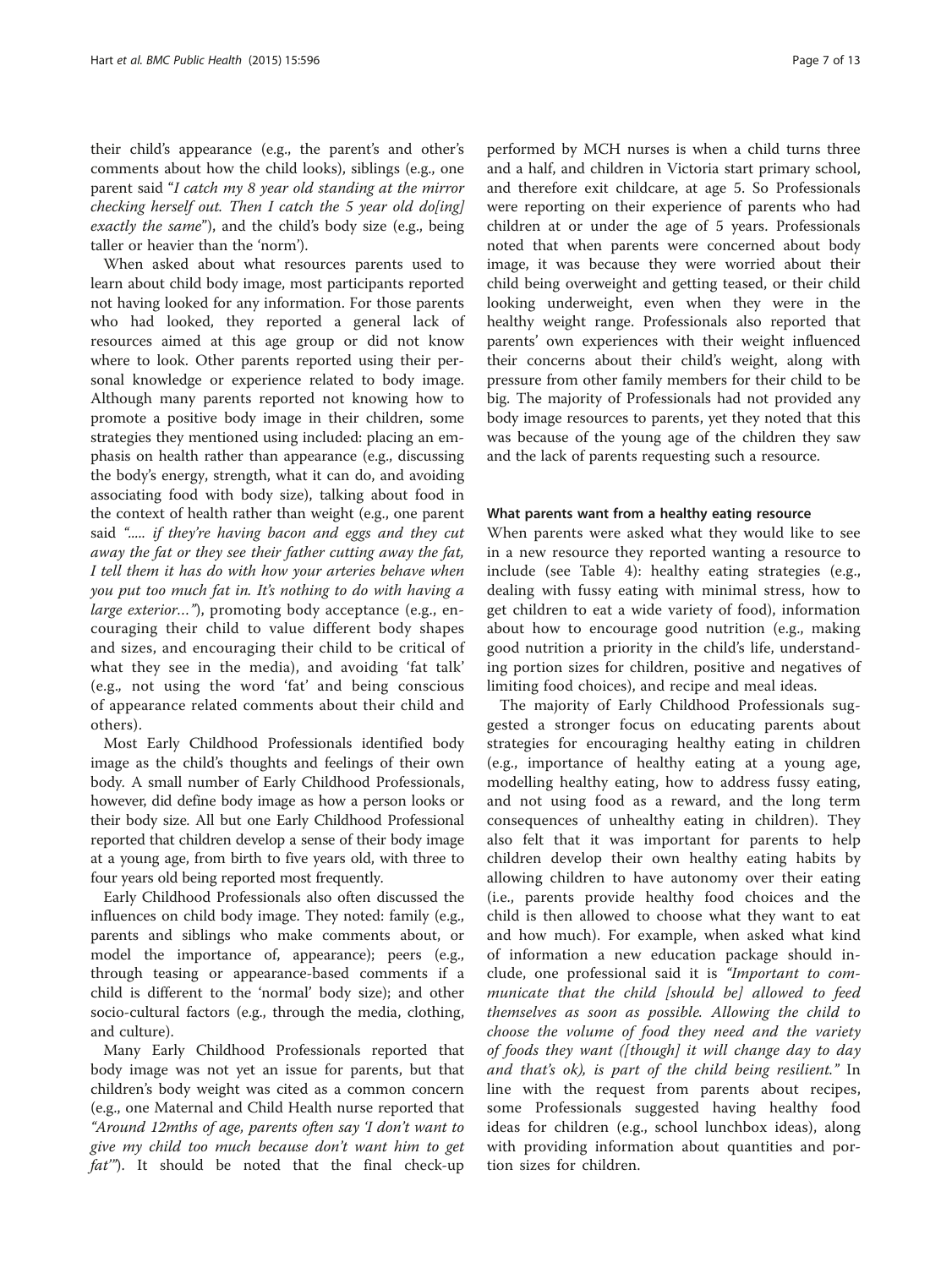| Ideas mentioned by parents                                                                                                                     | Number of groups<br>mentioning | Theme developed                                 |  |  |
|------------------------------------------------------------------------------------------------------------------------------------------------|--------------------------------|-------------------------------------------------|--|--|
| Strategies for encouraging healthy eating, which create minimal stress and overcome fussy<br>eating                                            | 9                              |                                                 |  |  |
| Hiding food ideas                                                                                                                              |                                |                                                 |  |  |
| How to get variety in food                                                                                                                     | 2                              | Healthy eating strategies                       |  |  |
| How to promote healthy habits around food (i.e., in the same way we have information<br>about how to promote healthy sleep habits in children) | 5                              |                                                 |  |  |
| Importance of healthy eating (i.e., how to make it a priority)                                                                                 |                                |                                                 |  |  |
| Information on portion sizes                                                                                                                   | 2                              |                                                 |  |  |
| Nutrition information and how it relates to physical activity                                                                                  | 3                              | Food & Nutrition                                |  |  |
| Food pros/cons/substitutes (e.g., skim vs full cream milk)                                                                                     | 4                              |                                                 |  |  |
| Drinking water guidelines                                                                                                                      |                                |                                                 |  |  |
| Health risks/implications associated with eating 'unhealthy' foods                                                                             | 3                              |                                                 |  |  |
| Ideas for healthy lunchbox                                                                                                                     | $\mathfrak{D}$                 | Recipe/Meal ideas                               |  |  |
| Recipes/menus for healthy family meals                                                                                                         | 7                              |                                                 |  |  |
| Strategies for parent modelling healthy eating & body image                                                                                    | $\overline{2}$                 | Parent modelling                                |  |  |
| How to encourage positive body image (e.g., building child self-confidence/resilience)                                                         | 8                              |                                                 |  |  |
| How to talk about food/body (especially knowing what not to say/how to avoid things that<br>will make it bad)                                  | 4                              | Strategies for promoting<br>positive body image |  |  |
| How to teach child to accept differences in bodies                                                                                             | 2                              |                                                 |  |  |
| How to deal with external influences on body image (e.g., other adults, children's parties)                                                    | 6                              | Dealing with external                           |  |  |
| Media literacy strategies                                                                                                                      | 2                              | influences on body image                        |  |  |
| What to do if child is over/underweight/not growing enough                                                                                     |                                | Early detection/intervention                    |  |  |
| How to identify body image influences/risks & what to do about it                                                                              | 4                              | strategies                                      |  |  |

<span id="page-7-0"></span>Table 4 Content parents would like in a new resource for parents to encourage healthy eating and body image in children

### What parents want from a body image resource

As shown in Table 4, parents reported wanting a body image resource to include: strategies for promoting positive body image in their child (e.g., how to talk about food and the body in ways that won't negatively affect their child's body image). For example, one parent questioned "How do I explain to a five year old that they are not fat…how do they even know that word?". Parents also wanted information on how to deal with external influences (including messages from the media), and on early detection and intervention strategies (i.e., how to identify problems with their child's body image, risk factors, influences, and what parents can do about them).

Many Professionals concurred with parents, suggesting that a resource that gives parents guidance on how to talk about body image with their child, and when parents should be concerned about their child's body image, would be extremely useful. The Professionals also mentioned the importance of highlighting how parental modelling, genetics and sociocultural factors all influence body shape and size. MCH nurses in particular suggested that having information about physical changes that occur as a child gets older, how these changes relate to children's food requirements, and how children will

naturally develop different body sizes, would be helpful for parents.

#### Delivery and format of a new resource

As shown in Table [5,](#page-8-0) parents frequently reported wanting something quick, simple, and easy to read, with options provided for further reading. Participants mentioned a preference for dot points using clear and plain language, following a factsheet format. A quick-guide 'do's and don't's' checklist was mentioned by some, though the idea of providing realistic guidelines, with tips and stories from other parents, was highly endorsed. Parents also wanted the resource to be easily accessible (e.g., across multiple formats, such as internet and in print) and appropriate for all families (e.g., across culture and education levels). Parents also wanted information to be evidence-based with acknowledgments of the evidence source. One parent reported wanting "Dot points…of evidence-based research....to quickly get information and then read on if you want, with resources at the bottom". Parents also mentioned a preference for an educational resource they could use with their child, such as a book, toy, or game activity.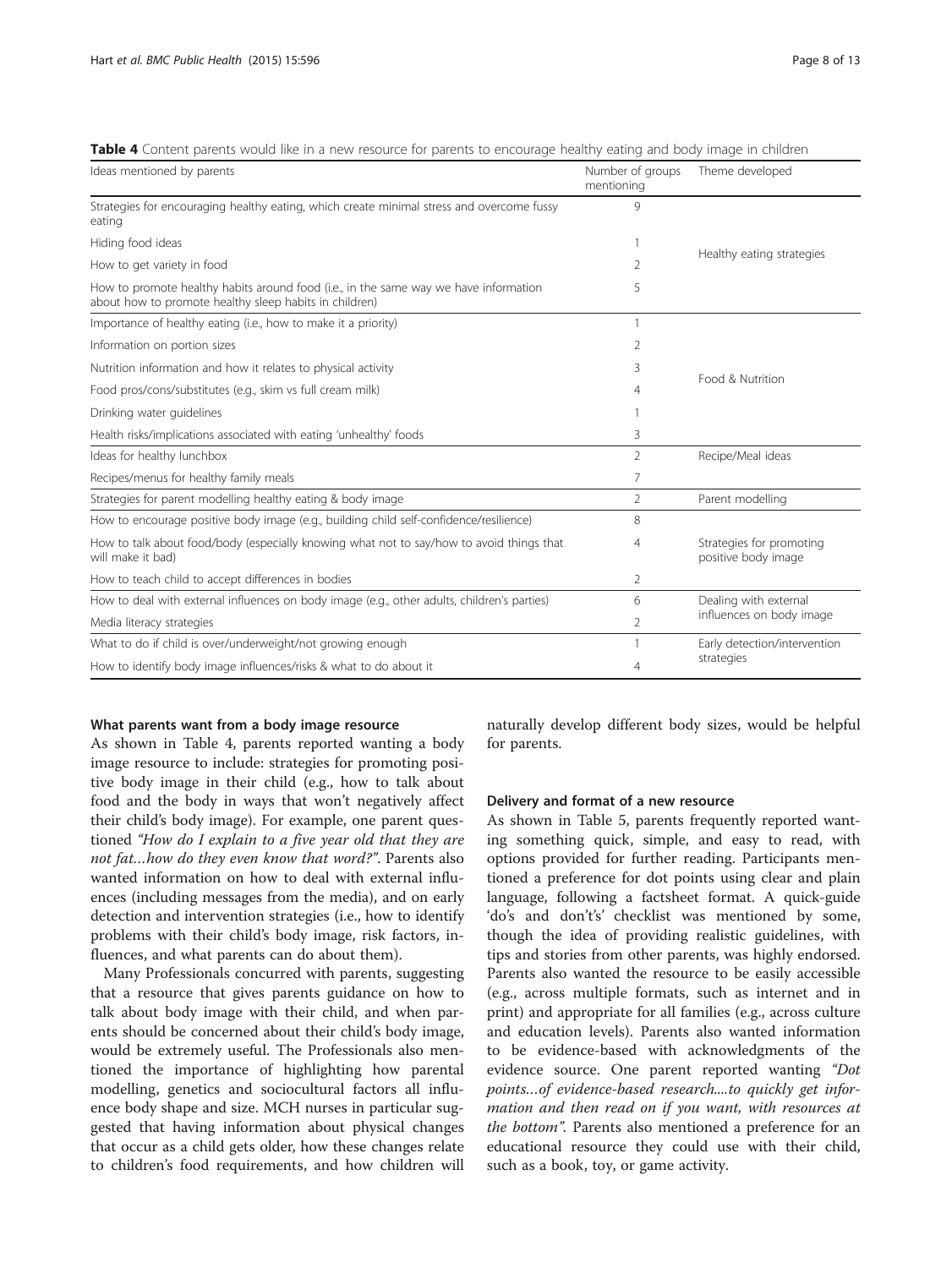| Ideas mentioned by parents                                             | Number of groups mentioning | Theme developed                        |
|------------------------------------------------------------------------|-----------------------------|----------------------------------------|
| Something we can come back to                                          | 5                           | Ongoing resource                       |
| Book                                                                   | $\overline{4}$              |                                        |
| Booklet                                                                | 7                           |                                        |
| Downloadable booklet                                                   | 2                           | Paper resource                         |
| paper                                                                  | 1                           |                                        |
| Folder for fact sheets                                                 | 1                           |                                        |
| Website                                                                | 8                           |                                        |
| Online forum                                                           | 3                           |                                        |
| Email                                                                  | 3                           |                                        |
| Facebook                                                               |                             | Electronic resources                   |
| Blogs                                                                  |                             |                                        |
| Electronic resource                                                    |                             |                                        |
| Flyers to advertise website                                            | 3                           |                                        |
| Seminar/info night                                                     | 5                           | Seminars                               |
| - with follow-up session                                               | $\mathbf{1}$                |                                        |
| DVD/video                                                              | 3                           | Visual                                 |
| Visual/graphs/pics                                                     | 3                           |                                        |
| Multiple formats                                                       | 1                           | Other                                  |
| Multilingual                                                           | 1                           |                                        |
| Simple/easy/quick (parents are busy)                                   | $\overline{7}$              | Quick/Brief                            |
| Brief, with options for further reading                                | 7                           |                                        |
| Target to all parents & children (e.g., Genders, cultures, SES, rural) | 8                           | Be accessible to wide range of parents |
| Accessible                                                             | $\overline{4}$              |                                        |
| Realistic/applicable guidelines/options                                | 9                           | Realistic guidelines                   |
| Dos & don'ts (promote health, avoid damage)                            | 3                           |                                        |
| Checklist                                                              | 1                           |                                        |
| Evidence based research                                                | 8                           | Evidence base                          |
| Reasons for strategies (why it will work)                              | $\overline{2}$              |                                        |
| Acknowledge source of info                                             | 1                           |                                        |
| Resource for child (e.g., book/toy/activity/app)                       | $\overline{7}$              | Child resource                         |
| Tip sheets/fact sheets/dot points (but not too many)                   | 6                           | Tip sheets/dot points                  |
| Clear/plain language                                                   | 1                           |                                        |
| Parent tips/stories - yes                                              | 5                           | Parent stories                         |
| - not helpful (do not include)                                         | 2                           |                                        |
| Resource for instructors e.g., Dance/sport                             | $\mathbf{1}$                | Supplement for non-parents             |

<span id="page-8-0"></span>Table 5 Format parents would like for a new resource for parents to encourage healthy eating and body image in children

Parents reported wanting to access a resource about healthy eating and body image when it is developmentally relevant to their child's age. However, the age at which healthy eating was deemed relevant was very young (e.g., between birth and six months), whereas the age of relevance for body image was considered much older (e.g., when the child becomes concerned with their body, in late childhood or around puberty). Although parents did not want to introduce the concept of body image to their child too early, they did nevertheless want to be aware of risk factors and strategies to help prevent

body dissatisfaction. One recommendation to overcome this conflict in timing was to provide a resource that parents could revisit when relevant to their individual circumstance. Others reported wanting resources for healthy eating and body image to be provided separately; a healthy eating resource when their child was around six months old, and a body image resource once their child was three years.

Consistent with the parents' views, the majority of Professionals thought the internet would be the best way to deliver information to parents, including having an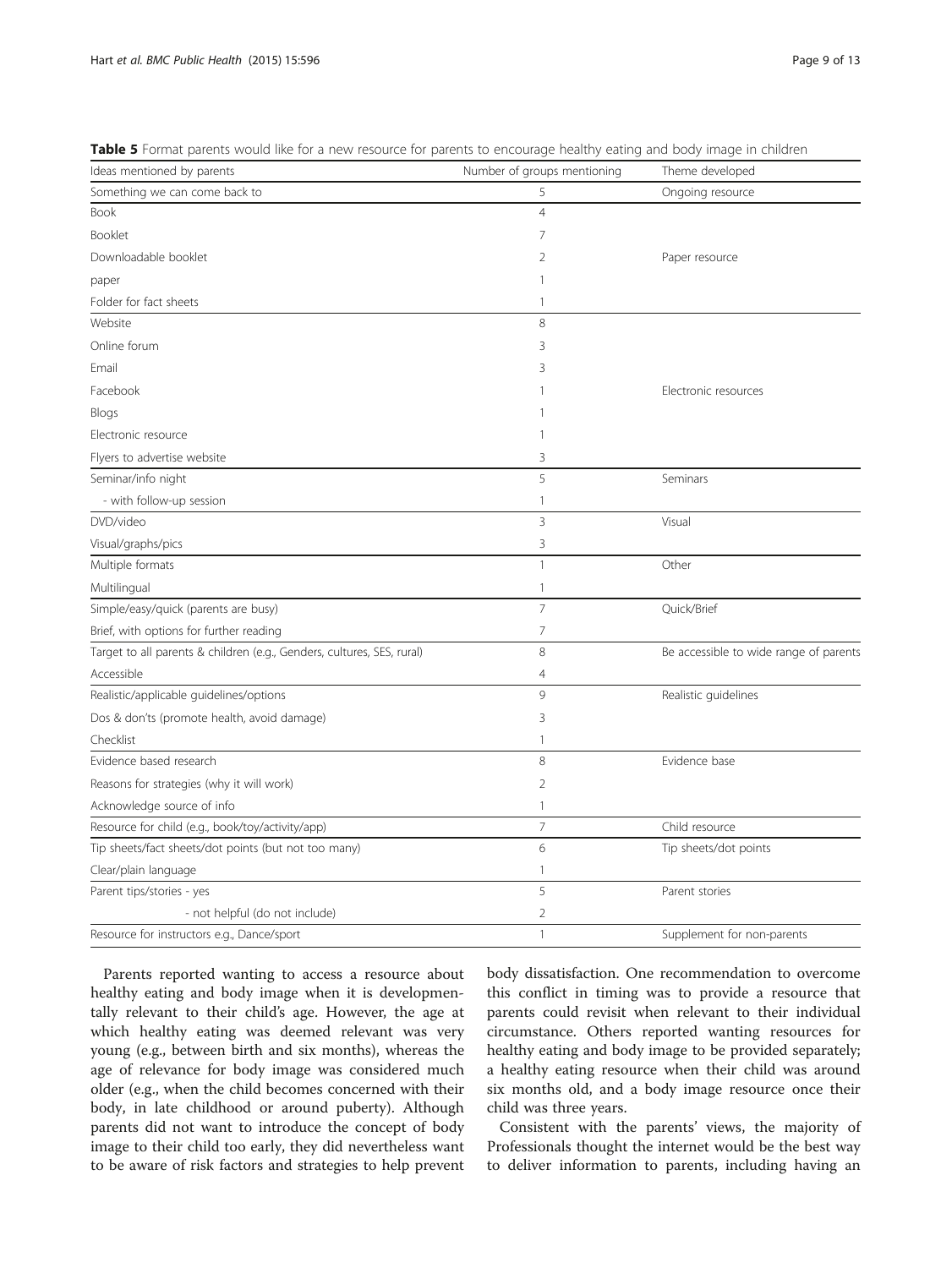online forum where parents could share their experiences. Having seminars or visual presentations, ideas for further reading, and printed resources (e.g., factsheets, pamphlets, booklets, parent newsletters) were also recommended. Professionals suggested that the resource should be quick and easily accessible, updatable, ongoing and not tokenistic. They thought it was important to include flexible options for parents to explore. Through provision of such a resource in their centres, Professionals reported being likely to engage in assisting parents to help promote healthy eating and positive body image in their preschool children.

## **Discussion**

The current study used structured focus groups to gather data from parents, and individual interviews with Early Childhood Professionals to triangulate parent data, to investigate what parents understand about healthy eating and body image in children, and what they would like to learn from future public health interventions. The results suggest that parents understand the basic nutrition components of healthy eating. They want to learn how to implement dietary guidelines when children are fussy, refuse healthy food, or when they are time-poor and have limited options for making menu choices available. In other words, parents want information on positive feeding practices and strategies to avoid developing negative ones. In addition, many parents appear to know fairly little about child body image and generally only consider it relevant to parenting when it becomes an issue in later childhood, preadolescence or at the time of puberty. In agreement with current reviews of the literature (e.g., [\[16](#page-11-0), [18\]](#page-11-0)), our results suggest that there is a clear and current gap in information that meets the needs of parents in developing healthy eating patterns and positive body image in preschool children.

Consistent with the recommendations made by Schwartz et al. [\[16](#page-11-0)], parents in the current study called for more information about how to help children achieve healthy eating habits and reported frustration with brief resources that did not allow for flexibility in meeting their individual circumstances. Developing information on parenting strategies that help children to develop healthy eating patterns would be more likely to meet these multiple demands of parents, than the simple national guidelines currently available. Our results therefore concur with previous research that suggests parents understand *what* they should be feeding their children, but would like more information and guidance on how to achieve this.

A longitudinal study investigating the prospective relationship between parental feeding practices and child weight found that among children predisposed to obesity, elevated child weight appears to elicit restrictive

parental feeding practices, which in turn produced additional weight gain [[42](#page-11-0)]. The authors stressed the need for guidelines on obesity prevention that included consideration of child characteristics, such as vulnerability to obesity and current weight status, to inform parental feeding practices. In the current study, parents' request for information about how to limit and talk about 'unhealthy' foods without having a negative impact on the child's developing attitudes, importantly underlines parental awareness of how restricting and controlling practices may have negative effects. Nevertheless, parents appeared to engage in these pitfalls and desired more guidance on what strategies to employ. This finding strengthens the call for future interventions to focus on providing practical strategies that meet parents' needs, and allow them to respond to their child's individual circumstance, rather than relying on nutrition education alone.

In contrast to healthy eating in children, about which parents appeared fairly knowledgeable, few participants had a good understanding of child body image. Interestingly, parent conceptualizations of child body image often appeared to equate with a child's physical health; many parents remarked that if a child was fit and healthy, then the child would have a good body image. While research suggests that there is an association between healthy weight and positive body image [\[20](#page-11-0), [43](#page-11-0)], healthy weight does not necessarily protect against body dissatisfaction. For example, research has suggested that 59 % of 5–8 year olds would like their figure to be smaller [[32\]](#page-11-0), and that even 10 % of thin or underweight children desire to be thinner [\[44](#page-11-0)]. Relying on healthy weight alone is, therefore, not sufficient to protect a child against feeling dissatisfied with their appearance. Given this, it is important that parents understand that a healthy-weight child will not necessarily feel good about his or her body, and instead, parents need to encourage a positive cognitive framework in relation to their child's body and appearance, in much the same way as many parents understand and aim to foster healthy selfesteem.

Although some parents discussed the relationship between healthy eating, healthy weight and positive body image, parents' conception of these relationships appeared to be unidirectional; there was no mention of the idea that positive body image in children could be fostered and used to encourage healthy eating and in turn, healthy weight management [\[24\]](#page-11-0). Educating parents about the benefits of positive body image [[20](#page-11-0), [45, 46\]](#page-11-0), would probably assist them in understanding why it is important to encourage children to have helpful thoughts and feelings about their body from preschool age, rather than waiting until later childhood when their body satisfaction may already be an issue. Clearly, our results suggest that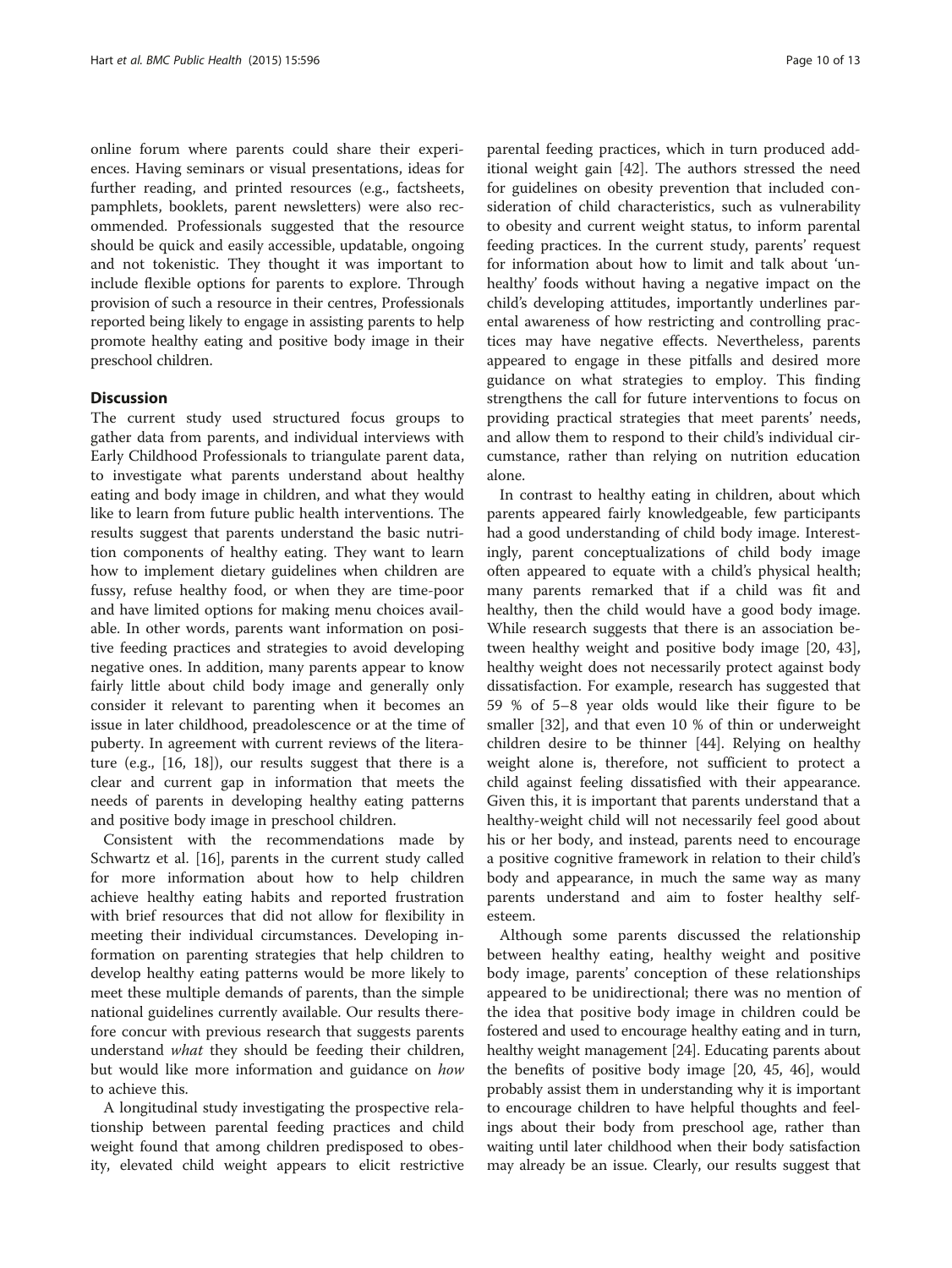<span id="page-10-0"></span>information about the importance of fostering positive body image, irrespective of the child's weight, and provision of strategies that guide parents to do so, are needed in future intervention resources.

Finally, the recommendations from parents about the format and dissemination of future interventions suggest that creativity and a good understanding of parental needs are required when developing resources. In particular, the suggestion that a resource be made available to parents across multiple formats, such as in printed booklets, on a website or in a face-to-face workshop, is supported by health behavior research that demonstrates that providing multiple opportunities for individuals to engage with material designed to change knowledge and behavior, improves the chances that the intended changes take place [[47\]](#page-11-0). In fact, researchers wishing to design interventions to guide parents in developing healthy eating and body image in their children would be wise to use health behavior models to inform their programming, in addition to the standard approach of developing intervention content targeting reduction of established risk factors [[18, 48](#page-11-0)]. Parents' call for incorporation of an educational task or activity that they could do with their child also complements an ecological approach to prevention programming, whereby intervention content focuses on multiple sources of influence in a child's environment [\[48](#page-11-0)].

Although parents often thought information about body image was only relevant in late childhood, researchers would be wise to provide an integrated intervention, describing both practical strategies for using positive parental feeding practices, with information about how to promote a positive body image, to parents early in a child's life. This would provide two benefits. First, given that parents and Early Childhood Professionals agreed that parents desire information about healthy eating as early as six-months of age, researchers could take advantage of parent willingness to engage at this early stage. Second, developing parents' understanding of the important relationships between positive body image, healthy eating and healthy weight management, would assist them in promoting the healthy eating patterns they desire for their children, as well as equip them with appropriate skills required for promoting healthy body image, even in children as young as 2–6 years.

A limitation of the current research is that results were obtained from relatively well educated parents, a very large majority of whom were mothers, and from Early Childhood Professionals living and working in the northern regions of Melbourne, Australia. It is possible that if conducted elsewhere, the gathered data may have been different, particularly where education levels, cultural food practices and paternal engagement contrasted with the norms of the area sampled. Previous research has

shown that level of education, cultural background and maternal/paternal roles can all influence perceptions of child eating and parental feeding practices [[5,](#page-11-0) [49, 50](#page-12-0)]. The generalizability of these data are therefore limited to other samples of similar composition. However, given that very little research to date has focused on assessing the needs of parents to inform future prevention interventions [\[18\]](#page-11-0), we believe these results provide an important though initial insight to what parents know and want to learn about healthy eating and body image in preschool children.

## Conclusions

Parents of children aged one to six years appear to be engaged in learning about healthy eating in preschoolers. They are knowledgeable about basic nutrition and want to encourage their children to eat healthily, though often lack practical strategies in how to achieve this. In contrast, most parents appear to know little about the development of child body image, generally are unaware of the positive relationship between body satisfaction and health behaviors, and believe body dissatisfaction only becomes relevant to parenting in later childhood. Our results suggest that there is a clear and current gap in information that meets the needs of parents. If future public health resources, designed to prevent eating, weight and body image problems in young children, are to be effective in meeting parents' needs, they should include practical parenting strategies presented across a range of formats and in accessible language and style. Importantly, they must also emphasize the important role parents can play in developing both healthy eating and positive body image in early childhood.

## Additional file

#### [Additional file 1:](http://www.biomedcentral.com/content/supplementary/s12889-015-1865-4-s1.docx) Focus Group and Interview Schedules.

#### Abbreviation

MCH Nurses: Maternal and Child Health Nurses.

#### Competing interests

The authors declare that they have no competing interests.

#### Authors' contributions

LMH and SJP designed the study. LMH, CC and SJP developed the interview and focus group protocols. LMH, SRD and CC conducted the focus groups and interviews, collected and entered data and analysed results. All authors contributed to the interpretation of data, findings and conclusions. All authors read and approved the final manuscript.

#### Acknowledgements

This work was supported by the Cages Foundation, who provided a research grant. The sponsor played no role in the study design; in the collection, analysis and interpretation of data; in the writing of the report; or in the decision to submit the article for publication.

#### Received: 17 February 2015 Accepted: 22 May 2015 Published online: 02 July 2015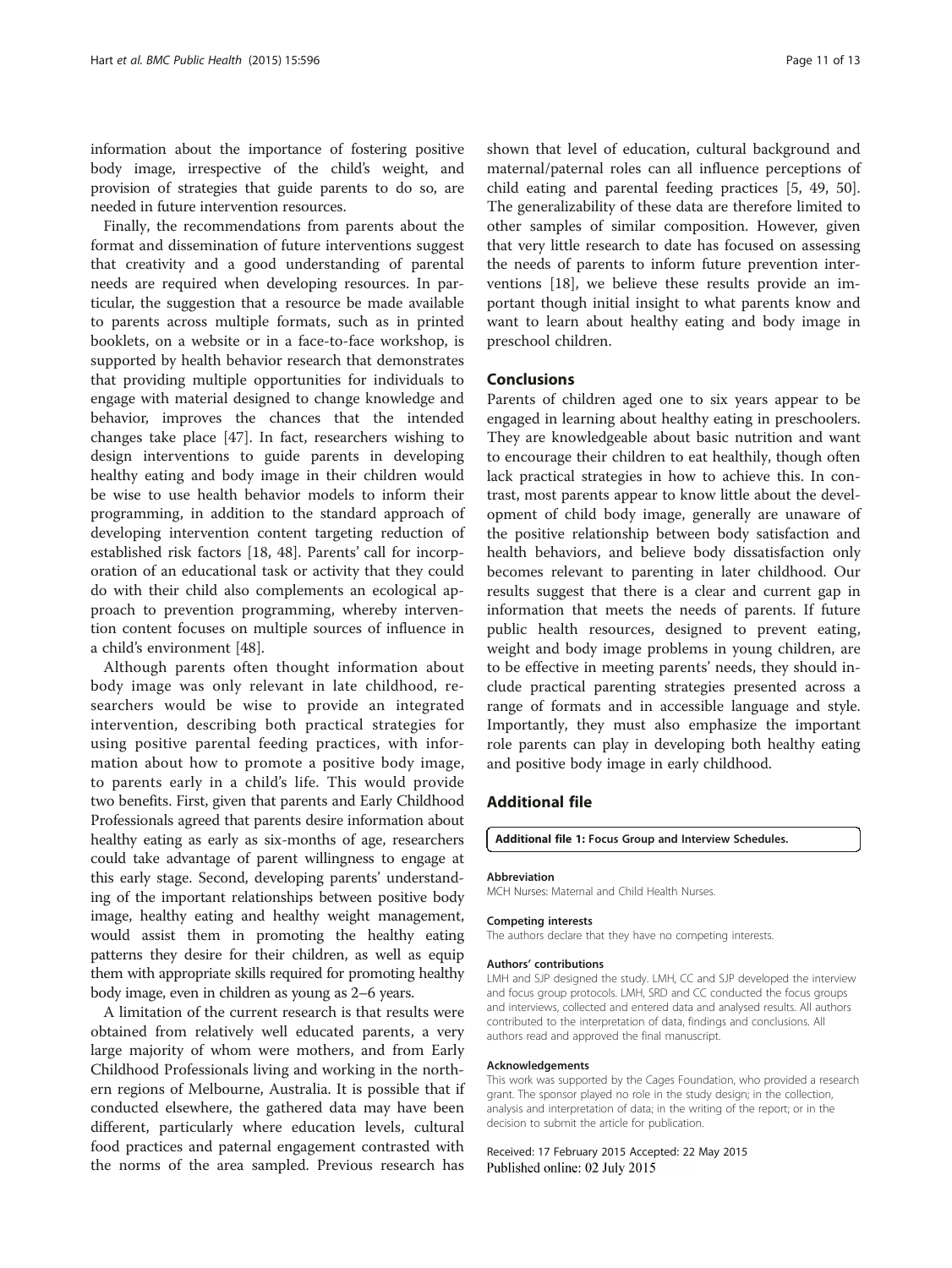- <span id="page-11-0"></span>1. Dixon HG, Scully ML, Wakefield MA, White VM, Crawford DA. The effects of television advertisements for junk food versus nutritious food on children's food attitudes and preferences. Soc Sci Med. 2007;65(7):1311–23.
- 2. Mitchell GL, Farrow CV, Haycraft E, Meyer C. Parental influences on children's eating behaviour and characteristics of successful parent-focussed interventions. Appetite. 2013;60:85–94.
- 3. Nowicka P, Flodmark C. Family in pediatric obesity management: a literature review. Int J Pediatr Obes. 2008;3(S1):44–50.
- 4. Whear R, Axford N. "Finish what's on your plate!": the relationships between parenting, children's nutrition and outcomes. Child Care Pract. 2009;15(2):145–59.
- Khandpur N, Blaine RE, Fisher JO, Davison KK. Fathers' child feeding practices: a review of the evidence. Appetite. 2014;78:110–21.
- 6. Kiefner-Burmeister AE, Hoffmann DA, Meers MR, Koball AM, Musher-Eizenman DR. Food consumption by young children: a function of parental feeding goals and practices. Appetite. 2014;74:6–11.
- 7. Ventura AK, Birch LL. Does parenting affect children's eating and weight status? Int J Behav Nutr Phys Act. 2008;5(15):1–12.
- 8. Fisher JO, Sinton MM, Birch LL. Early parental influence and risk for the emergence of disordered eating. In: Smolak L, Thompson JK, editors. Body Image, Eating Disorders and Obesity in Youth: Assessment, Prevention and Treatment. 2nd ed. Washington D.C.: American Psychological Association; 2009. p. 17–33.
- 9. Gibson EL, Kreichauf S, Wildgruber A, Vögele C, Summerbell CD, Nixon C, et al. A narrative review of psychological and educational strategies applied to young children's eating behaviours aimed at reducing obesity risk. Obes Rev. 2012;13:85–95.
- 10. Clark HR, Goyder E, Bissell P, Blank L, Peters J. How do parents' childfeeding behaviours influence child weight? Implications for childhood obesity policy. J Public Health. 2007;29(2):132–41.
- 11. Gregory JE, Paxton SJ, Brozovic AM. Maternal feeding practices, child eating behaviour and body mass index in preschool-aged children: a prospective analysis. Int J Behav Nutrit Phys Activity. 2010;7:55.
- 12. Savage JS, Fisher JO, Birch LL. Parental influence on eating behavior: conception to adolescence. J Law Med Ethics. 2007;35(1):22–34.
- 13. Cluss PA, Ewing L, King WC, Reis EC, Dodd JL, Penner B. Nutrition knowledge of low-income parents of obese children. Behav Med Pract Policy Res. 2013;3(2):218–25.
- 14. Variyam JN, Blaylock J, Lin B, Ralston K, Smallwood D. Mother's nutrition knowledge and children's dietary intakes. Am J Agric Econ. 1999;81(2):373–84.
- 15. Variyam JN. Overweight children: Is parental nutrition knowledge a factor? Food Review. 2001;24(2):18–22.
- 16. Schwartz C, Scholtens P, Lalanne A, Weenen H, Nicklaus S. Development of healthy eating habits early in life: review of recent evidence and selected guidelines. Appetite. 2011;57(3):796–807.
- 17. Golan M, Crow S. Parents are key players in the prevention and treatment of weight-related problems. Nutr Rev. 2004;62(1):39–50.
- 18. Hart LM, Cornell C, Damiano SR, Paxton SJ. Parents and prevention: a systematic review of interventions involving parents that aim to prevent body dissatisfaction or eating disorders. Int J Eat Disord. 2015;48(2):157–69.
- 19. Paxton SJ, Neumark-Sztainer D, Hannan PJ, Eisenberg M. Body dissatisfaction prospectively predicts depressive symptoms and low self-esteem in adolescent girls and boys. J Clin Child Adolesc Psychol. 2006;35(4):539–49.
- 20. Neumark-Sztainer D, Paxton SJ, Hannan PJ, Haines J, Story M. Does body satisfaction matter? Five-year longitudinal associations between body satisfaction and health behaviors in adolescent females and males. J Adolesc Health. 2006;39(2):244–51.
- 21. Stice E, Shaw HE. Role of body dissatisfaction in the onset and maintenance of eating pathology: a synthesis of research findings. J Psychosom Res. 2002;53(5):985–93.
- 22. Mond JM, van den Berg P, Boutelle K, Hannan P, Neumark-Sztainer D. Obesity, body dissatisfaction, and emotional well-being in early and late adolescence: Findings from the Project EAT study. J Adolesc Health. 2011;48(4):373–8.
- 23. Wertheim EH, Koerner J, Paxton SJ. Longitudinal predictors of restrictive eating and bulimic tendencies in three different age groups of adolescent girls. J Youth Adolesc. 2001;30(1):69–81.
- 24. Farhat T, Iannotti RJ, Caccavale LJ. Adolescent overweight, obesity and chronic disease-related health practices: mediation by body image. Obesity Facts. 2014;7(1):1–14.
- 25. Bucchianeri MM, Neumark-Sztainer D. Body dissatisfaction: an overlooked public health concern. J Public Mental Health. 2014;13(2):64–9.
- 26. Paxton SJ. Body image dissatisfaction, extreme weight loss behaviours: suitable targets for public health concerns? Health Promot J Austr. 2000;10(1):15–9.
- 27. Brown R, Ogden J. Children's eating attitudes and behaviour: a study of the modelling and control theories of parental influence. Health Educ Res. 2004;19(3):261–71.
- 28. Agras W, Bryson S, Hammer LD, Kraemer HC. Childhood risk factors for thin body preoccupation and social pressure to be thin. J Am Acad Child Adolesc Psychiatry. 2007;46(2):171–8.
- 29. Fisher JO, Birch LL. Parents' restrictive feeding practices are associated with young girls' negative self-evaluation of eating. J Am Diet Assoc. 2000;100(11):1341–6.
- 30. Davison KK, Birch LL. Weight status, parent reaction, and self-concept in five-year-old girls. Pediatrics. 2001;107(1):46–53.
- 31. Neumark-Sztainer D, Bauer KW, Friend S, Hannan PJ, Story M, Berge JM. Family weight talk and dieting: how much do they matter for body dissatisfaction and disordered eating behaviors in adolescent girls? J Adolesc Health. 2010;47(3):270–6.
- 32. Lowes J, Tiggeman M. Body dissatisfaction, dieting awareness and the impact of parental influence on young children. Br J Health Psychol. 2003;8(2):135–47.
- 33. Spiel EC, Paxton SJ, Yager Z. Weight attitudes in 3- to 5-year-old children: age differences and cross-sectional predictors. Body Image. 2012;9(4):524–7.
- 34. Lopez-Dicastillo O, Grande G, Callery P. Parents' contrasting views on diet versus activity of children: implications for health promotion and obesity prevention. Patient Educ Couns. 2010;78(1):117–23.
- 35. Slater A, Bowen J, Corsini N, Gardner C, Golley R, Noakes M. Understanding parent concerns about children's diet, activity and weight status: an important step towards effective obesity prevention interventions. Public Health Nutr. 2010;13(8):1221–8.
- 36. Maternal and Child Health Services: About the Service. [[www.education.vic.gov.au/childhood/parents/mch/Pages/about.aspx\]](http://www.education.vic.gov.au/childhood/parents/mch/Pages/about.aspx).
- 37. Office of Children EYS. Evaluation of Victorian Maternal and Child Health Service: Department of Human Services, State Government of Victoria; 2006.
- 38. Kidd PS, Parshall MB. Getting the focus and the group: enhancing analytical rigor in focus group research. Qual Health Res. 2000;10(3):293–308.
- 39. Hsieh HF, Shannon SE. Three approaches to qualitative content analysis. Qual Health Res. 2005;15(9):1277–88.
- 40. Kanowski LG, Jorm AF, Hart LM. A mental health first aid training program for Australian Aboriginal and Torres Strait Islander peoples: description and initial evaluation. Int J Ment Heal Syst. 2009;3:10.
- 41. Moore SN, Tapper K, Murphy S. Feeding strategies used by mothers of 3–5-year-old children. Appetite. 2007;49(3):704–7.
- 42. Faith MS, Berkowitz RI, Stallings VA, Kerns J, Storey M, Stunkard AJ. Parental feeding attitudes and styles and child body mass index: prospective analysis of a gene-environment interaction. Pediatrics. 2004;114(4):e429–36.
- 43. Paxton SJ, Eisenberg M, Neumark-Sztainer D. Prospective predictors of body dissatisfaction in adolescent girls and boys: a five-year longitudinal study. Dev Psychol. 2006;42:888–99.
- 44. O'Dea JA, Amy NK. Perceived and desired weight, weight related eating and exercising behaviours, and advice received from parents among thin, overweight, obese or normal weight Australian children and adolescents. Int J Behav Nutr Phys Act. 2011;8(1):68.
- 45. Grogan S. Promoting positive body image in males and females: contemporary issues and future directions. Sex Roles. 2010;63(9–10):757–65.
- 46. Gattario KH, Frisén A, Anderson-Fye E. Body image and child well-being. In: Ben-Arieh A, Casas F, Frønes I, Korbin JE, editors. Handbook of Child Well-Being. edn. Springer Netherlands; 2014. p. 2409–36.
- 47. Flay BR, DiTecco D, Schlegel RP. Mass media in health promotion: an analysis using an extended information-processing model. Health Educ Behav. 1980;7(2):127–47.
- 48. Levine MP, McVey GL. Prevention, prevention science, and an ecological perspective: a framework for programs, research and advocacy. In: McVey GL, Levine MP, Piran N, Ferguson HB, editors. Preventing Eating-Related and Weight-Related Disorders: Collaborative Research, Advocacy and Policy Change. edn. Ontario, Canada: Wilfrid Laurier University Press; 2012. p. 19–43.